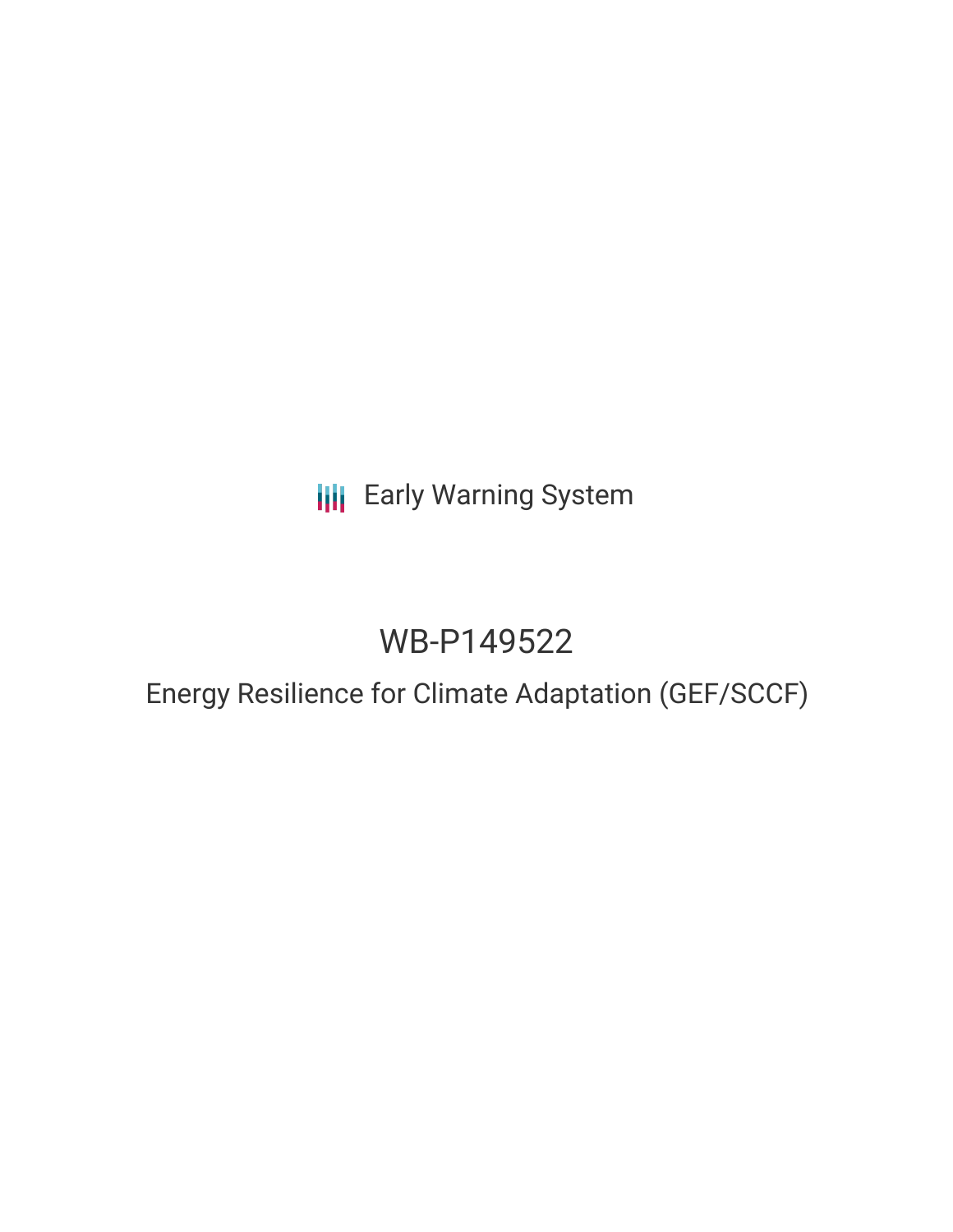

## **Quick Facts**

| <b>Countries</b>              | Belize          |
|-------------------------------|-----------------|
| <b>Financial Institutions</b> | World Bank (WB) |
| <b>Status</b>                 | Active          |
| <b>Bank Risk Rating</b>       | B               |
| <b>Voting Date</b>            | 2016-09-12      |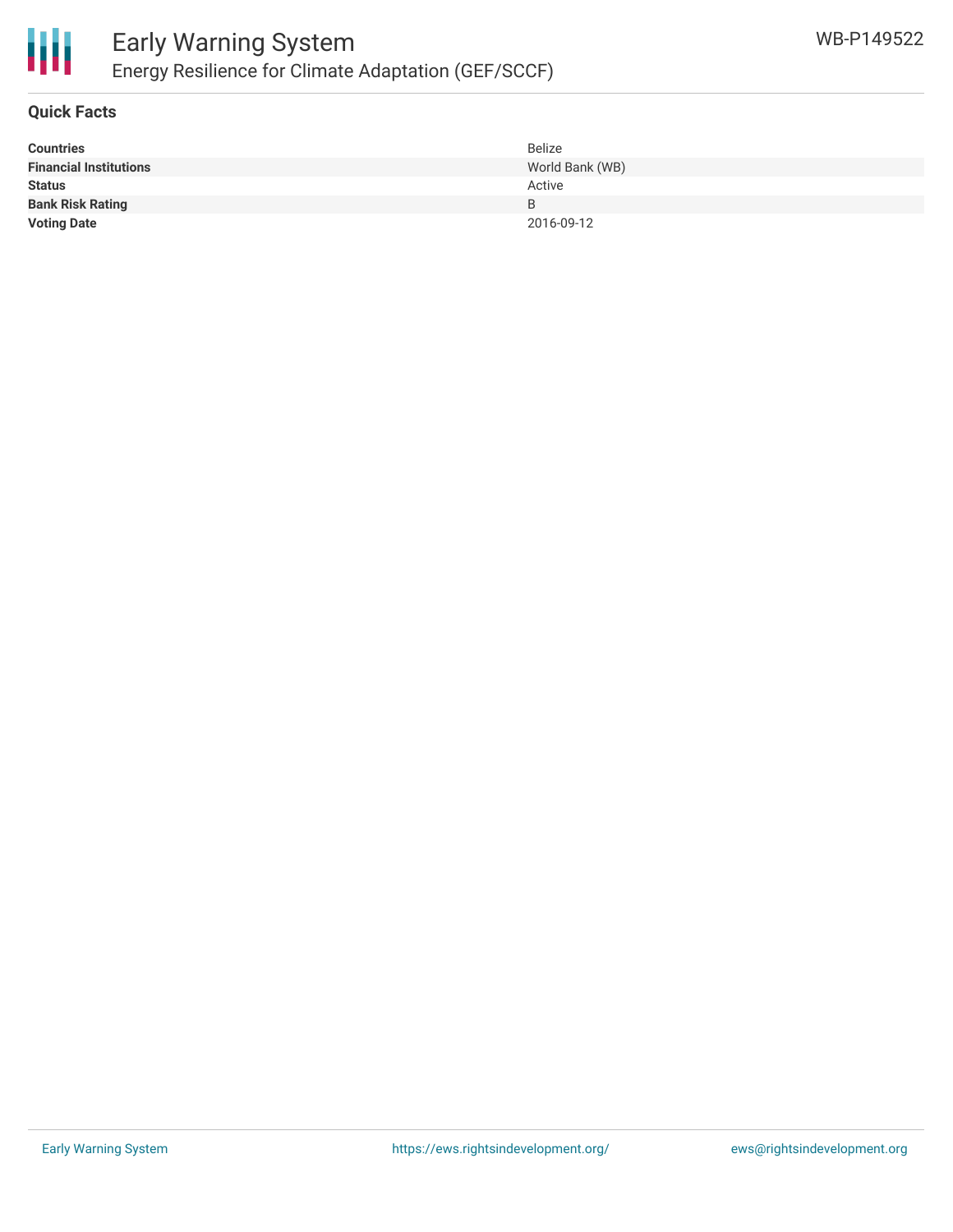

### **Project Description**

The development objective of Energy Resilience for Climate Adaptation Project for Belize is to demonstrate solutions that enhance the resilience of the energy system to adverse weather and climate change impacts. This project has three components. 1) The first component, Long-Term Planning and Capacity Building for Adaptation, has three subcomponents as follows: (i) Develop the capacity in Belize to carry out long-term energy and climate adaptation planning; (ii) Enhance the collection of meteorological and hydrological data; and (iii) Design and implement an Emergency Response and Recovery Plan. 2) The second component, Demonstration Measures to Enhance Resilience of Energy Sector, has six subcomponents as follows: (i) Segment the transmission network; (ii) Strengthen transmission network structures; (iii) Implement measures to enhance resilience of distribution substations; (iv) Enhance the capabilities for better systems operation and management; (v) Improve the communication network; and (vi) Develop a strategy for better vegetation management practices. 3) The third component, Project Implementation Support and Information Dissemination for Knowledge Sharing, has two subcomponents as follows: (i) Disseminate information and engage citizenry on lessons learned and potential for replication; and (ii) Support incremental coordination and implementation activities.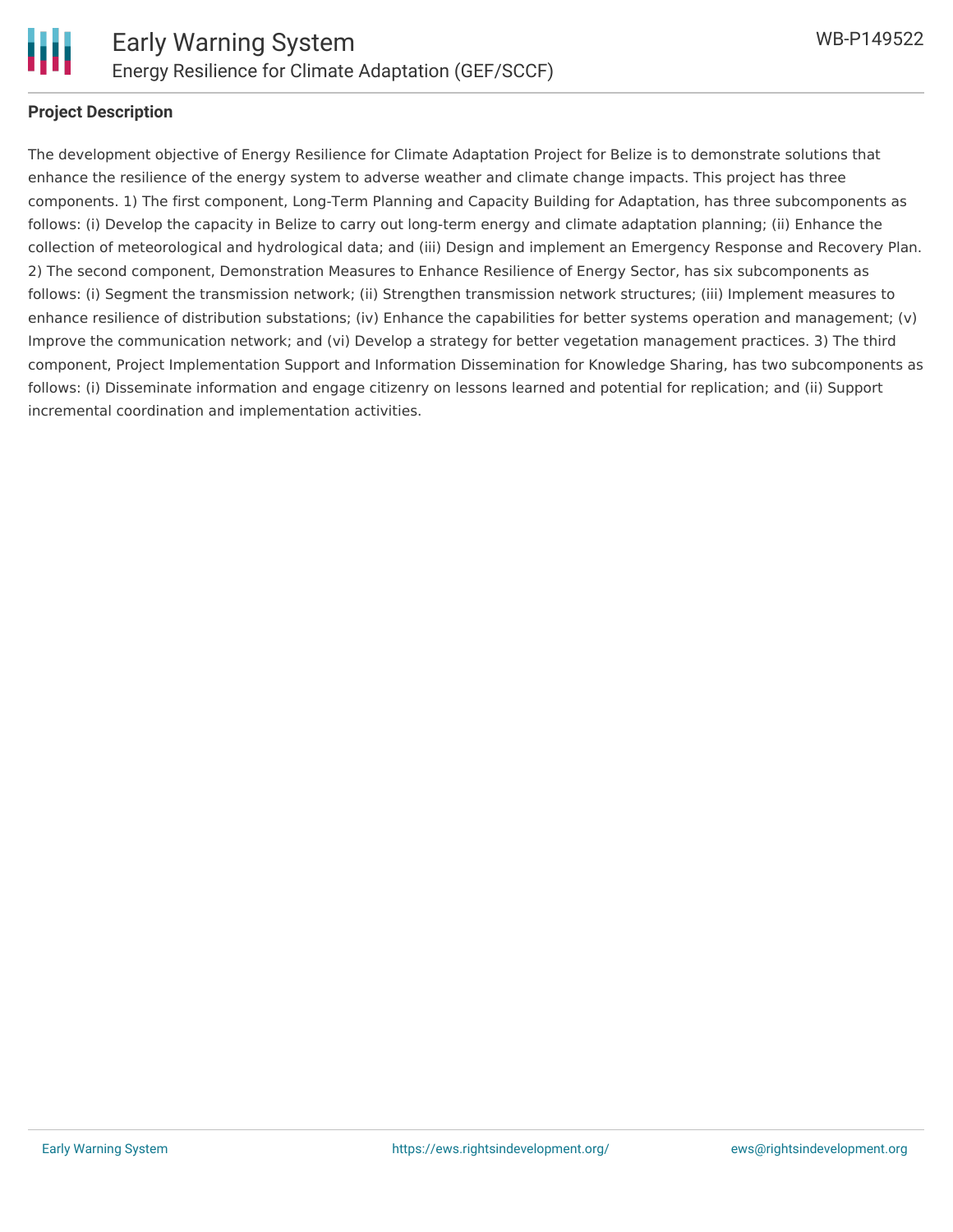

# **Investment Description**

World Bank (WB)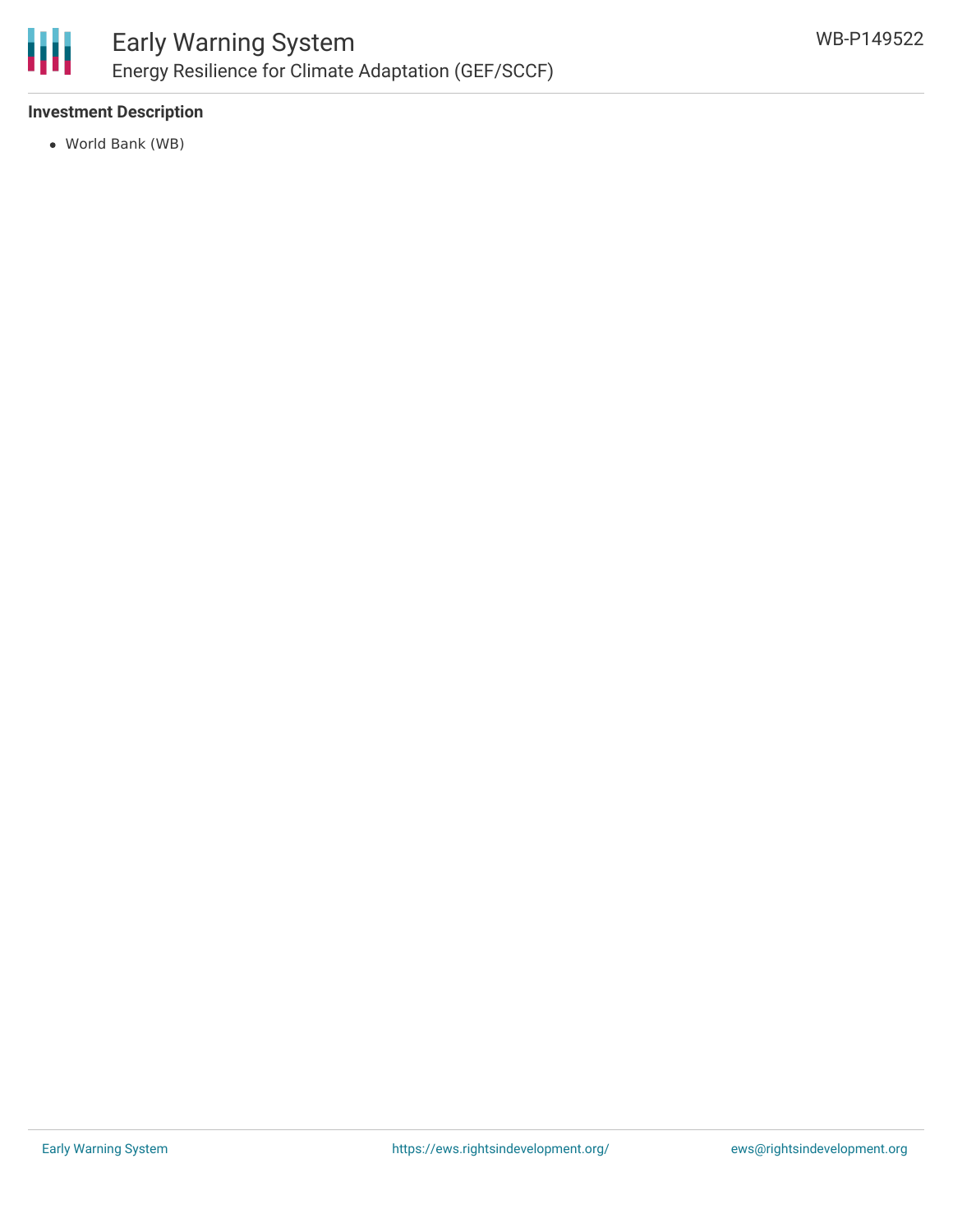

### **Contact Information**

ACCOUNTABILITY MECHANISM OF WORLD BANK

The World Bank Inspection Panel is the independent complaint mechanism and fact-finding body for people who believe they are likely to be, or have been, adversely affected by a World Bank-financed project. If you submit a complaint to the Inspection Panel, they may investigate to assess whether the World Bank is following its own policies and procedures for preventing harm to people or the environment. You can contact the Inspection Panel or submit a complaint by emailing ipanel@worldbank.org. You can learn more about the Inspection Panel and how to file a complaint at: http://ewebapps.worldbank.org/apps/ip/Pages/Home.aspx.